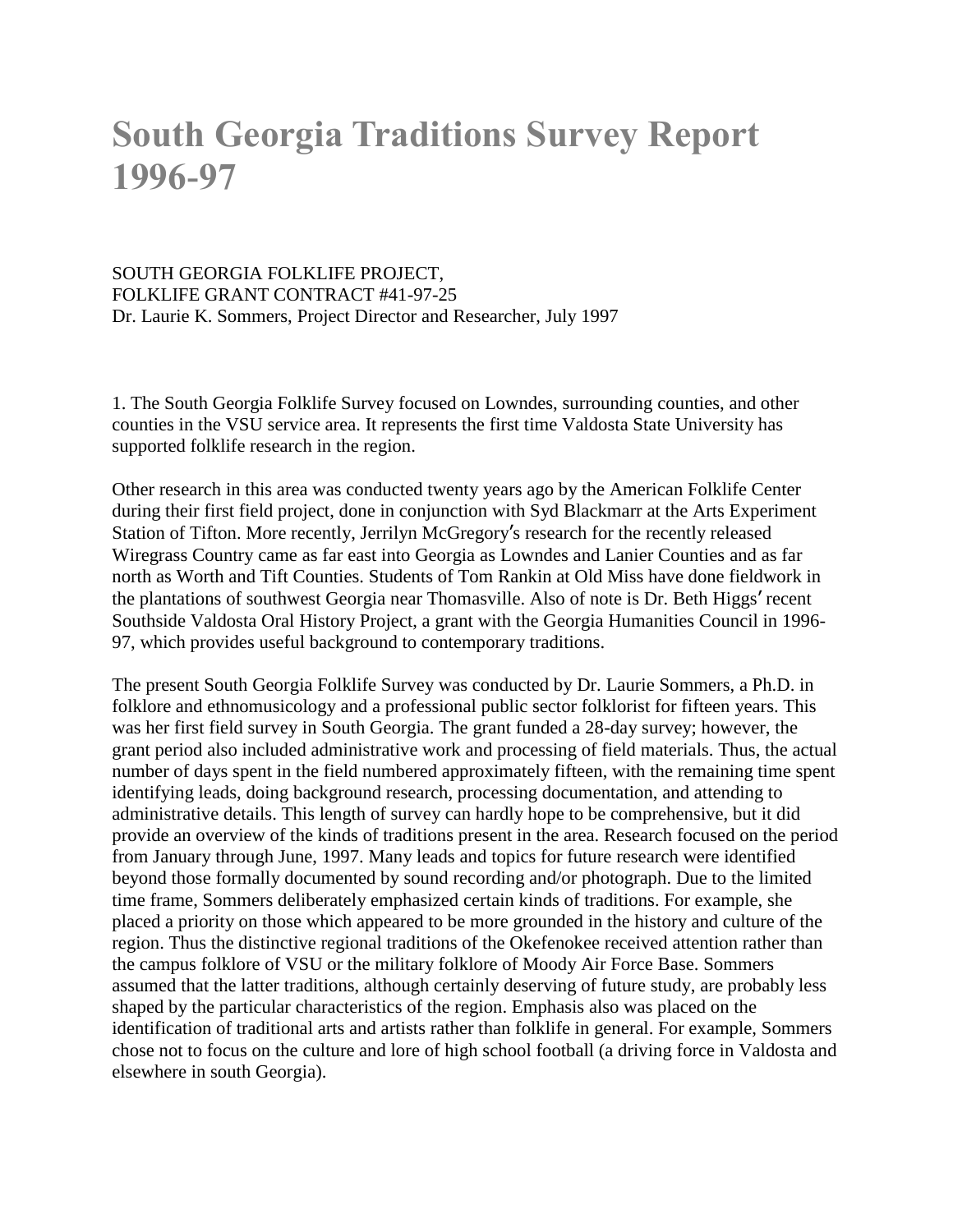#### Traditional Music

Music received the most emphasis in the survey, in part because of Sommers' particular interest and expertise in music and in part because of the richness of the tradition. Religious music is the backbone of the region. Thriving musical traditions are embedded within church events such as homecomings and anniversaries, special concerts, regular church services or church conferences and revivals, and church related events such as gospel sings and sacred harp sings. The a capella African American gospel quartet tradition is particularly rich (see for example, Quitman's male quartet, Children of the King, recorded during the June 7 Voices of Harmony concert). There are an abundance of white and black gospel small ensembles in the region which deserve further documentation, among them the Johnson Two and the Voices of Harmony, both of Valdosta.

Of particular interest is the Primitive Baptist lined hymn in both white and black traditions. Sommers was fortunate to make the acquaintance of John Crowley, a VSU assistant professor of history and life-long Primitive Baptist who recently completed a doctoral dissertation on the history of Primitive Baptists in south Georgia and north Florida. Although not an expert on music, Crowley is nonetheless very knowledgeable and was able to identify particular churches which would be both good examples of the most traditional of Primitive Baptist lined hymns and the most receptive to outside documentation. Sommers documented services at St. Luke's Primitive Baptist Church of Valdosta (African American) and the Sardis Primitive Baptist Church near Folkston, an Anglo-American church in the Crawfordite tradition. The contacts with the Crawfordite Primitive Baptists in the counties surrounding the Okefenokee swamp were particularly fascinating. The conservative nature of Crawfordite practice has facilitated the retention of traditional lined hymns and a capella hymn singing from texts in the Lloyd Hymnal (Benjamin Lloyd). The tunes are memorized from the sacred harp notebooks and/or passed on aurally. A closely related style is the sacred harp singing of the region, which currently is being revived by David and Clarke Lee of Hoboken. The Hoboken style of sacred harp is slower and more richly ornamented than elsewhere in Georgia, drawing from the influence of the Primitive Baptist hymns. This regional style of sacred harp has had little influence from the outside until the past two years and represents a distinctive regional tradition which has been little documented.

Considering the overwhelmingly Protestant nature of the region, Valdosta is unusual due to the presence of a synagogue and a large Catholic Church, St. Johns. St. Johns is one of several churches in the area, which are catering to a growing ethnic community. Other churches serving ethnic minorities include Korean Presbyterian Church and various Protestant evangelical and mainline churches with services in Spanish. With the exception of St. Johns, however, the churches merely offer worship services in languages other than English; the music has no particular ethnic dimension. St. Johns, however, is now attracting members of the growing Latino migrant community with its celebration of the feast day of the Virgin of Guadalupe (12 December) which features unaccompanied Marian hymns.

Secular music is also widespread. Perhaps the dominant genres in the region are bluegrass and old-time country. Bluegrass camping weekends occur throughout the region. An interesting regional tradition involves the quail hunting lodges and plantations of southwest Georgia. Henry Rutland's South Georgia Grass of Thomasville is an old-style bluegrass band which plays at the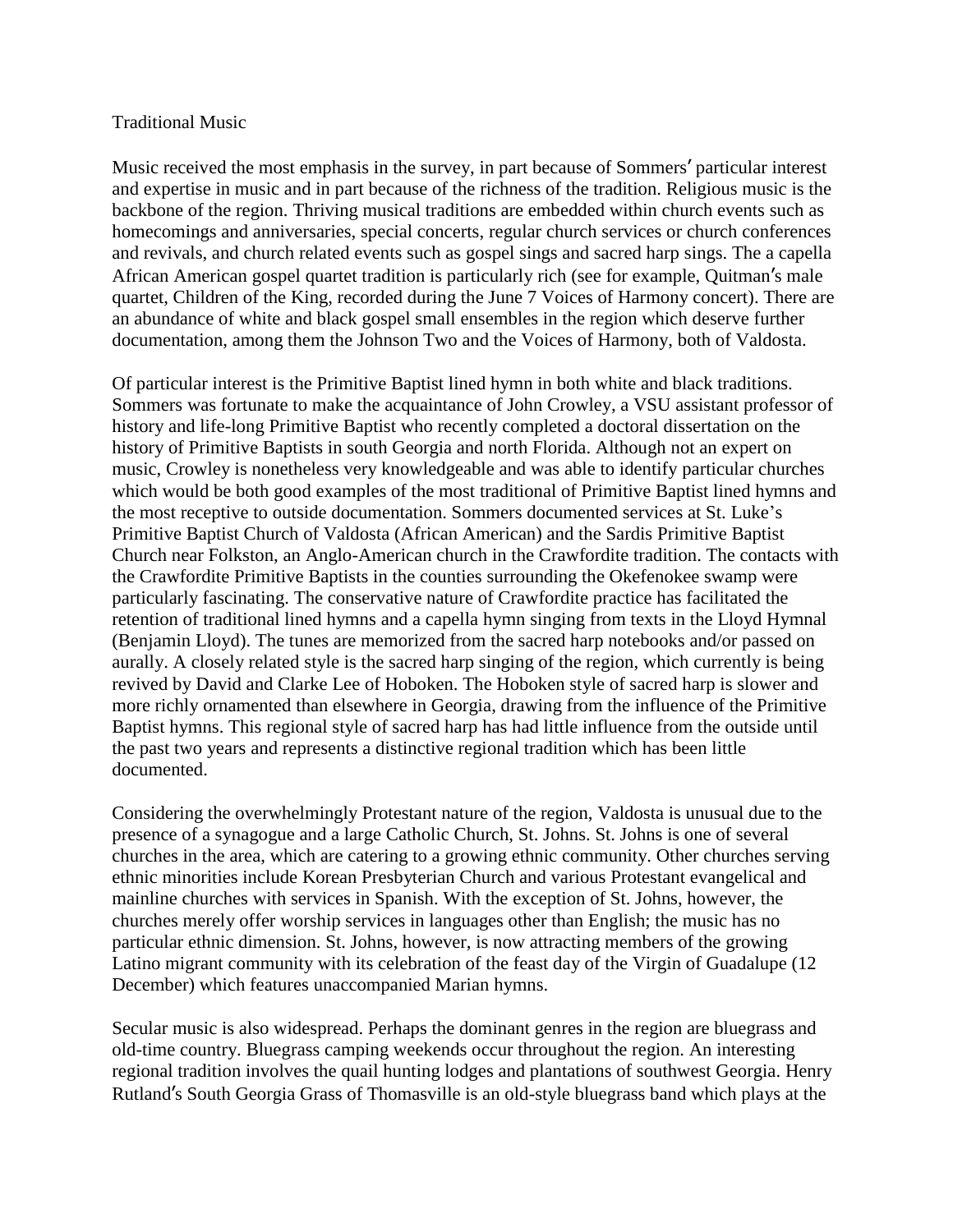lodges during quail season (November through January). Rutland is a fine fiddler who currently plays his great-grandfather's fiddle (an instrument played in the Civil War) and mentored with his uncle, the late Bob "Georgia Slim" Rutland. Georgia Silm ran Rutland Music in Valdosta after a career in western swing. Other bluegrass musicians from the region frequently jam at the Mt. Zion Music Hall south of Valdosta. An interesting sidelight to the bluegrass tradition are the Rebelaires, a four-piece group from Valdosta and Waycross composed of great-grandsons of Confederate veterans. Bill Smith, a public school music teacher in Valdosta, co-leads the group. The Rebelaires play at Civil War reenactiments and period dances. Their repertoire includes original compositions based on family oral histories.

### Foodways

Perhaps the best display of regional foodways can be found at area church functions when a "dinner on the grounds" is held. Cane syrup making, once common on every farm, is still continued on selected farms. Sommers interviewed Linda Paulk of Willacoochee, who learned from her father-in-law. Fig preserves are a common specialty in the area. Certain barbecue establishments, such as J.B. Mitchell's in south Valdosta and Jimbos in Homerville capitalize on the ubiquitous favorite. Pig roasts are a common fundraiser. Fish from the swamps and sloughs and wild game supplement many rural diets. One of the interesting features of Valdosta, with its more ethnically diverse population, is the presence of certain specialty groceries. The Asian Market on north Bemiss Road is owned by Koreans and is a fine full-service Asian food store. The owners, Santos and Kuong, get much of their stock from Atlanta and package certain Korean staples such as kimchee at the store. La Guera Latin Food Store on East Park is owned by Guillermo and Tina Tadeo. They cater to the growing Latino migrant community in the region, which is mostly Mexican with a small number of Central Americans. Finally, Blanton's Market on South Patterson caters to the Southside African American community with its greens and specialty meats frequently advertised on butcher paper signs.

This survey did not identify many food traditions distinctive to south Georgia. One exception is mayhaw jelly. The mayhaw is a member of the haw family which grows in the swamps of the wiregrass region and is harvested in April and May. Franklin Harrell of Nashville was documented making mayhaw jelly. Another regional food is quail, which is featured at several local restaurants as well as being cooked at home. The Tavern at Twin Lakes (Hwy. 41) has guarded its quail recipe since the 1920s. Louell Jackson of Valdosta discussed quail, mayhaw and other food traditions during her interview. "Brooks county ham" was identified but not documented at this point.

The area is full of small community festivals, many of which feature a local food or crop as a focal point. Sommers attended only one, the Hahira Honeybee Festival, which ironically included no locally produced honey or honey products. These festivals are nonetheless a rich source for leads on all sorts of folklife.

#### Material Culture

The survey to date has identified more traditions for future fieldwork than have been documented. Quilting is perhaps the most accessible form of material culture. The